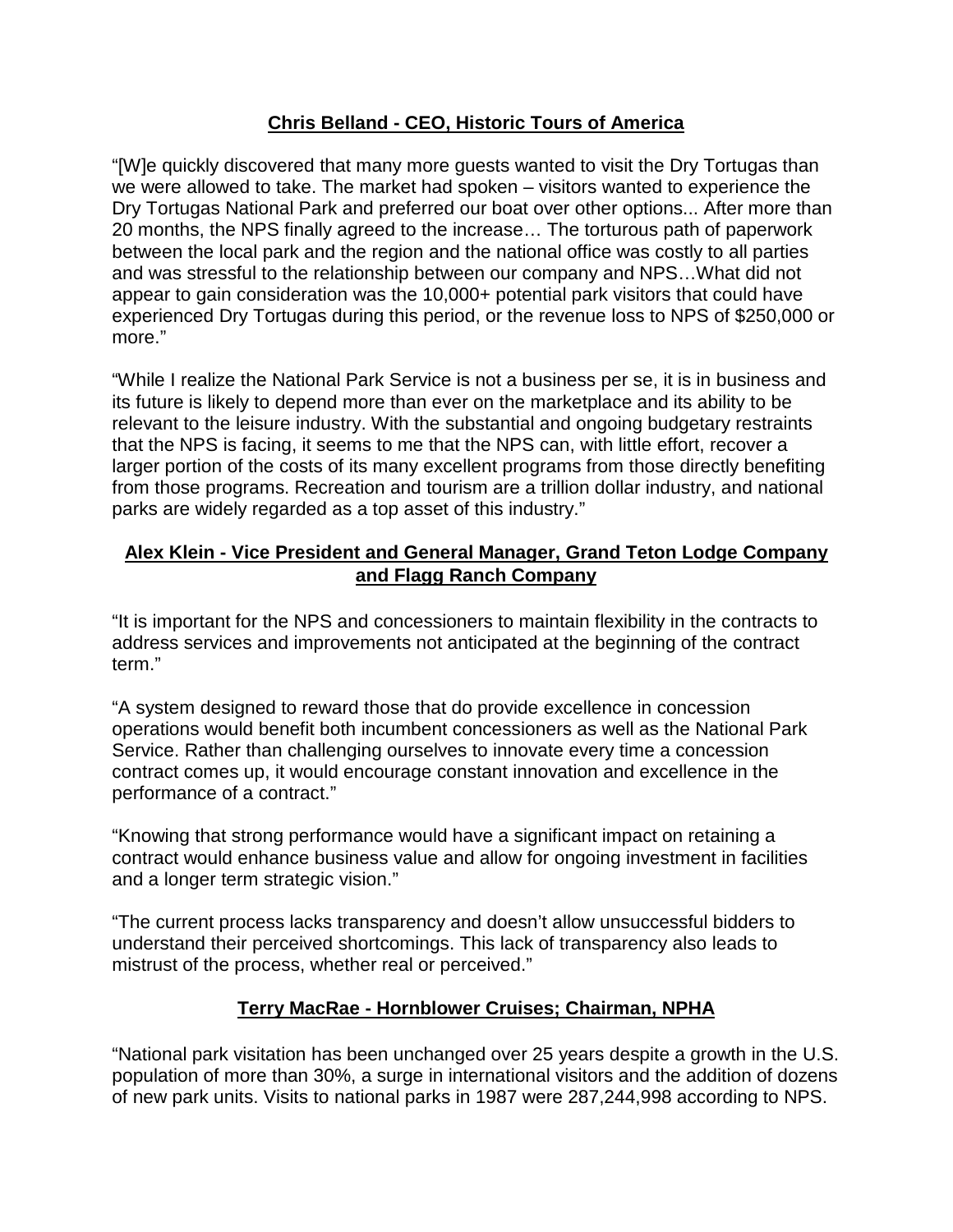Visits in 2014 were 292,800,082. But if you deduct visitation to just two of the 60+ recent additions – the World War II Memorial and the Franklin D. Roosevelt Memorial – 2014 visitation drops below the levels of 1987."

"Stagnant park visitation reflects more leisure choices today *but is also the result of reduced visitor activity choices* – potential visitors are choosing other destinations. There are fewer park campsites, fewer lodging rooms, fewer restaurant seats, fewer ranger-led walks, fewer tours and outings. Visitor services eliminated by NPS have not been offset by new outdoor activities and special events."

"NPS is pursuing an unsustainable strategy of forcing higher payments by concessioners to the agency while simultaneously reducing business opportunities."

"We can fix the challenges and ready our parks for generations of new visitors. Some changes will require legislative changes – but in many cases, solutions can be achieved by changes in agency operations and by ensuring cooperation and communication needed for shared park protection and visitor services efforts."

#### **Derrick Crandall - National Park Hospitality Association**

"Connecting all Americans to their parks is an important goal with numerous benefits – including improved health, more widespread public appreciation for the environment, visibility for many gateway communities and a better understanding of our nation's history. To achieve this connection, the National Park Service and its partners – including concessioners – need to undertake new outreach and marketing efforts."

"The visitor services we provide in national parks are often inhibited by NPS policies which limit visitor experiences and reduce our payments, called franchise fees, to the agency. The buildings we operate, including lodges, are federally owned – even though most were originally built with private capital. They are historic in almost every case, and expensive to maintain and operate. They constitute a significant portion of the backlog of deferred maintenance reported by the National Park Service – in excess of a billion dollars."

"Sixty percent (60%) of our nation's downhill skiing activity is provided at largely worldclass facilities under agreements between business partners and the Forest Service that extend 40 years or more. All investments are made by the private sector. Similarlength terms for park concessions contracts would produce the needed investment in our lodges and other structures and open the door to another tool: historic investment tax credits.

"We are confident that increases in visitor services, including lengthening operating hours at units like Alcatraz and Statue of Liberty, adding appropriate services and allowing dynamic pricing of services, could increase franchise fees to the NPS by 50% within three years."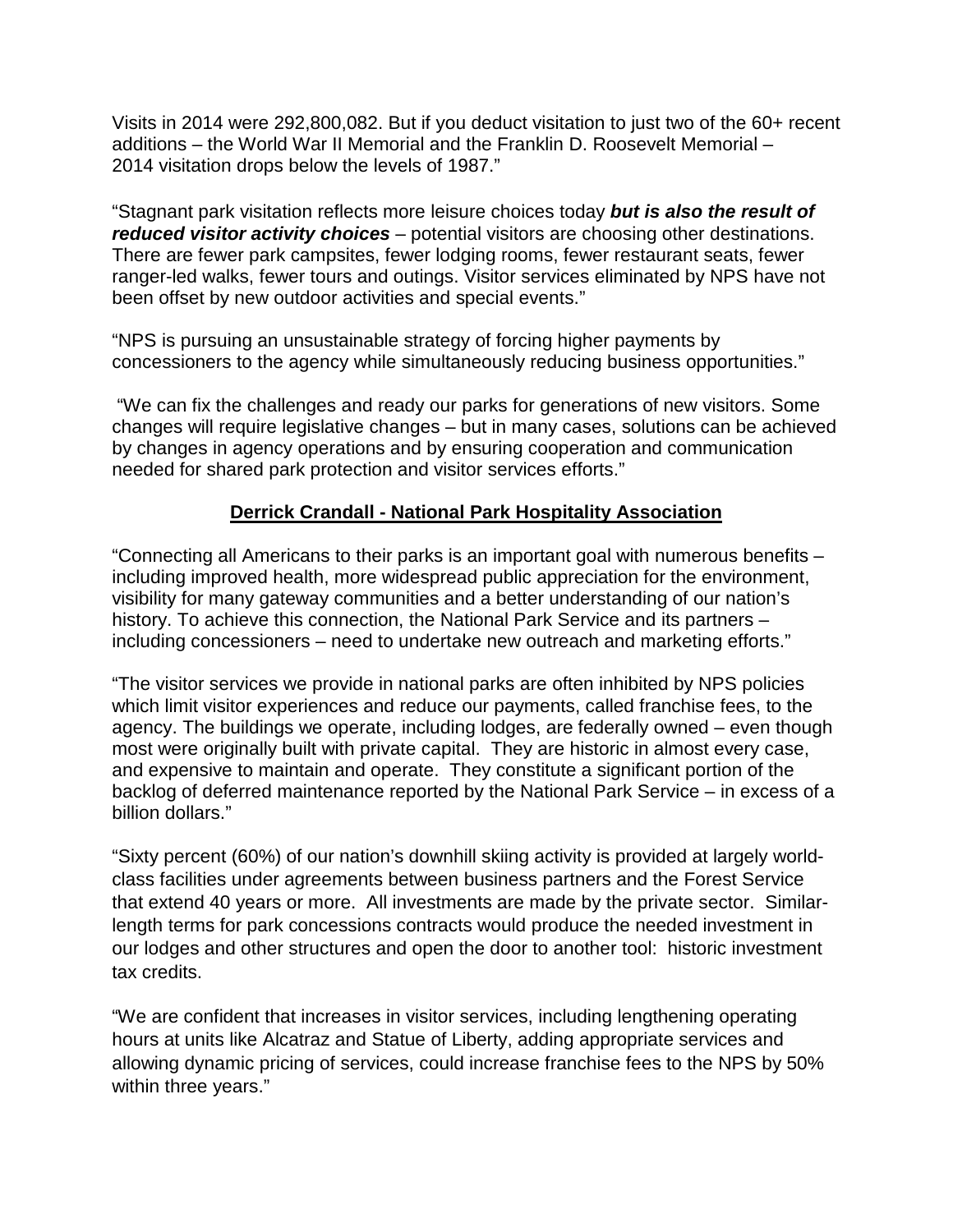### **David B. Woodside, President, Acadia Corporation**

"[The] future is not a promising one for small, single-park operators . . . Absent any significant changes in concessions contracting, I would consider investing the time and resources necessary to compete to be a highly speculative investment. Absent congressional action, national park concessions are destined to be left to companies large enough to have personnel dedicated to proposal development and centralized management offering a homogenous, mediocre service lacking the distinctiveness befitting America's unique national parks.

"It is critical to require a high standard of service and quality for park concessioners, but the heritage aspect of local concession management should play a significant role in the concession contract decision as well. A single-park concession with . . . a long history of service in support of a unique tradition cannot be valued entirely by balance sheets.

"Wherever possible, national park visitors deserve goods and services unique to the distinctive character of each individual park. I call upon Congress and the National Park Service to develop a system that respects the role that locally owned and operated concessions can play in enhancing visitor services in our national parks."

# **Forever Resorts**

"This need to be responsive to today's visitors creates a challenge for many of the park units that struggle with dated facilities and infrastructure. . . Park managers struggle with limited financial resources to tackle both the maintenance backlog and these needed visitor enhancements . . . Concessioners can be part of the solution to this need for funding.

"Forever Resorts would like to provide a few examples in some of the parks we operate where, working with the local park, we can focus on some initiatives in a few areas that would have a positive impact by creating 'win, win, win' scenarios for the park visitors, the NPS, and the concessioner. These examples include: extending the operating season in parks where there is demonstrated demand; improving cell phone and Wi-Fi coverage in concession areas; taking over NPS campground operations and making needed improvements to same; and assisting in providing new and expanded services."

### **John King, Regional Vice President, Forever Resorts**

"In looking toward the future, we hope that the National Park Service will become even more receptive to increasing visitor service where it is needed, and where it makes sense, in a timely manner while at the same time, always protecting the National Parks' natural and cultural resources. Prospectuses and contracts could be improved by giving concessioners a credit of some sort or other innovative rewards for making capital investments . . . Longer contracts would also allow concessioners to make larger capital investments that could be recovered by the end of the concession contract. And, finally, rewarding excellent concessioners in some way for being outstanding partners with the National Park Service and for providing outstanding visitor services . . . would help to solidify longevity and stability for good concessioners."